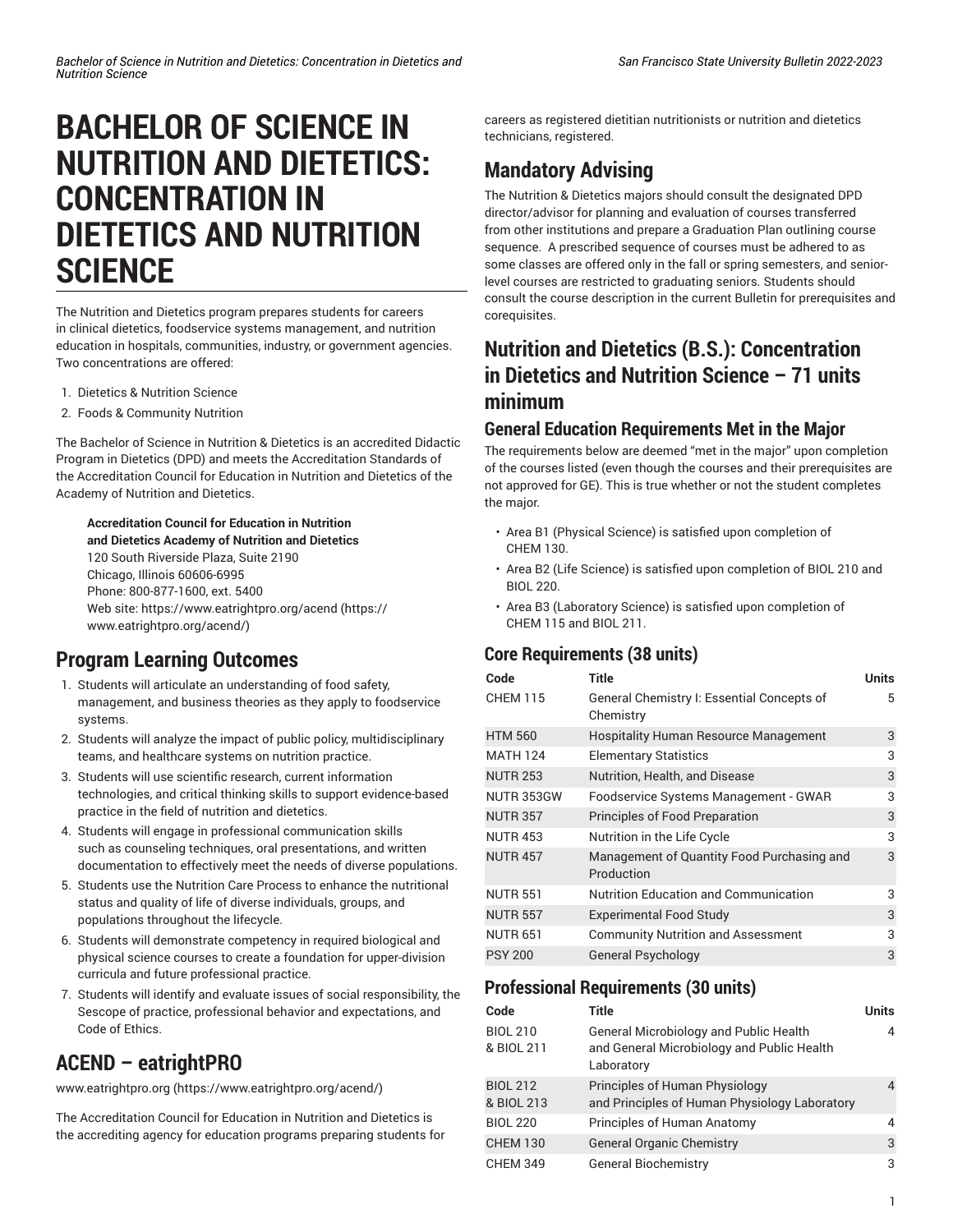| <b>NUTR 450</b> | <b>Advanced Nutrition I</b>         | 3 |
|-----------------|-------------------------------------|---|
| <b>NUTR 550</b> | <b>Advanced Nutrition II</b>        | 3 |
| <b>NUTR 484</b> | <b>Medical Nutrition Therapy I</b>  | 3 |
| <b>NUTR 584</b> | <b>Medical Nutrition Therapy II</b> | 3 |

#### **Recommended Electives (3-4 units)**

Select one:

| Code            | <b>Title</b>                                                            | Units          |
|-----------------|-------------------------------------------------------------------------|----------------|
| <b>BIOL 326</b> | Disease!                                                                | 3              |
| <b>FCS 426</b>  | Family Stress, Coping, and Resilience                                   | 3              |
| <b>FCS 543</b>  | Sustainability in the Textile, Housing, and Food<br>Industries          | 3              |
| <b>GEOG 427</b> | Agriculture and Food Supply                                             | $\overline{4}$ |
| <b>HH 380</b>   | <b>Holistic Health: Western Perspectives</b>                            | 3              |
| <b>HH 381</b>   | <b>Holistic Health: Eastern Perspectives</b>                            | 3              |
| <b>HH 382</b>   | Holistic Health: Human Nature and Global<br>Perspectives                | 3              |
| <b>HH 383</b>   | Chinese Perspectives in Holistic Health                                 | 3              |
| <b>HTM 557</b>  | <b>Restaurant and Catering Management</b>                               | 3              |
| <b>KIN 331</b>  | Peak Performance                                                        | 3              |
| <b>KIN 355</b>  | Science, Sport, and Fitness                                             | 3              |
| <b>NUTR 356</b> | Foods and World Culture                                                 | 3              |
| PH 200          | Global Health                                                           | 3              |
| PH 210          | Personal and Social Determinants of Health                              | 3              |
| PH 221          | Health and Social Justice - Burning Issues, Taking<br>Action            | 3              |
| <b>PH 241</b>   | Health and Social Movements in the United States<br>in the 20th Century | 3              |
| PH 290          | <b>Promoting Positive Health</b>                                        | 3              |
| PH 410          | <b>Public Health Systems</b>                                            | 3              |
| PH 455          | Community Organizing and Community Building<br>for Health               | 3              |

#### **General Education Requirements**

| Requirement                               | <b>Course Level</b> | <b>Units</b> | <b>Area Designation</b>          |
|-------------------------------------------|---------------------|--------------|----------------------------------|
| Oral<br>Communication                     | LD                  | 3            | A1                               |
| <b>Written English</b><br>Communication   | LD                  | 3            | A2                               |
| <b>Critical Thinking</b>                  | LD                  | 3            | A <sub>3</sub>                   |
| Physical Science LD                       |                     | 3            | <b>B1</b>                        |
| Life Science                              | LD                  | 3            | <b>B2</b>                        |
| Lab Science                               | LD                  | $\mathbf{1}$ | B <sub>3</sub>                   |
| Mathematics/<br>Quantitative<br>Reasoning | LD                  | 3            | <b>B4</b>                        |
| Arts                                      | LD                  | 3            | C <sub>1</sub>                   |
| <b>Humanities</b>                         | LD                  | 3            | C <sub>2</sub>                   |
| Arts or<br><b>Humanities</b>              | LD                  | 3            | C <sub>1</sub> or C <sub>2</sub> |
| <b>Social Sciences</b>                    | LD                  | 3            | D1                               |
| Social Sciences:<br><b>US History</b>     | LD                  | 3            | D <sub>2</sub>                   |

| Bachelor of Science in Nutrition and Dietetics: Concentration in Dietetics and |                          |
|--------------------------------------------------------------------------------|--------------------------|
|                                                                                | <b>Nutrition Science</b> |

| Lifelong Learning LD<br>and Self-<br>Development<br>(LLD)                                                                                                        |           | 3 | F           |
|------------------------------------------------------------------------------------------------------------------------------------------------------------------|-----------|---|-------------|
| <b>Ethnic Studies</b>                                                                                                                                            | LD        | 3 | F           |
| Physical and/or<br>Life Science                                                                                                                                  | UD        | 3 | $UD-B$      |
| Arts and/or<br><b>Humanities</b>                                                                                                                                 | <b>UD</b> | 3 | $UD-C$      |
| Social Sciences                                                                                                                                                  | UD        | 3 | $UD-D$      |
| <b>SF State Studies</b>                                                                                                                                          |           |   |             |
| Courses certified as meeting the SF State Studies<br>requirements may be upper or lower division in General<br>Education (GE), a major or minor, or an elective. |           |   |             |
|                                                                                                                                                                  |           |   |             |
| American Ethnic LD or UD<br>and Racial<br><b>Minorities</b>                                                                                                      |           | 3 | <b>AERM</b> |
| Environmental<br>Sustainability                                                                                                                                  | LD or UD  | 3 | ES          |
| Global<br>Perspectives                                                                                                                                           | LD or UD  | 3 | GP          |

Note: LD = Lower-Division; UD = Upper-Division.

# **First-Time Student Roadmap (4 Year)**

- 1. In order to choose your English Composition A2 course and your QR/Math B4 course, please complete the online advising activities at [writingadvising.sfsu.edu \(https://writingadvising.sfsu.edu/](https://writingadvising.sfsu.edu/)) and [mathadvising.sfsu.edu \(https://mathadvising.sfsu.edu/](https://mathadvising.sfsu.edu/)). Questions? Contact Gator [Smart](https://gatorsmartstart.sfsu.edu/) Start. ([https://gatorsmartstart.sfsu.edu/\)](https://gatorsmartstart.sfsu.edu/)
- 2. Select the row that matches your English course choice for A2.\*
- 3. Select the column that matches your QR/Math course choice for B4.
- 4. Click the Roadmap that lines up with your row and column.

For example, if you select ENG 104/ENG 105 and a multi-semester QR/ math sequence for your first year, then choose Roadmap D.

| <b>Course Choice</b> | <b>One-Semester Course</b>                                                                                                                                                                                               | <b>Two-Semester</b><br><b>Sequence or Support</b><br>Course                                                                                                         |
|----------------------|--------------------------------------------------------------------------------------------------------------------------------------------------------------------------------------------------------------------------|---------------------------------------------------------------------------------------------------------------------------------------------------------------------|
| ENG 114              | Roadmap A (http://<br>bulletin.sfsu.edu/<br>colleges/health-<br>social-sciences/<br>consumer-family-<br>studies-dietetics/bs-<br>dietetics-conc-nutrition- dietetics-conc-nutrition-<br>science/roadmap-i-ii-<br>$enq$ ) | Roadmap C (http://<br>bulletin.sfsu.edu/<br>colleges/health-<br>social-sciences/<br>consumer-family-<br>studies-dietetics/bs-<br>science/roadmap-iii-iv-<br>$enq$ ) |
|                      |                                                                                                                                                                                                                          |                                                                                                                                                                     |